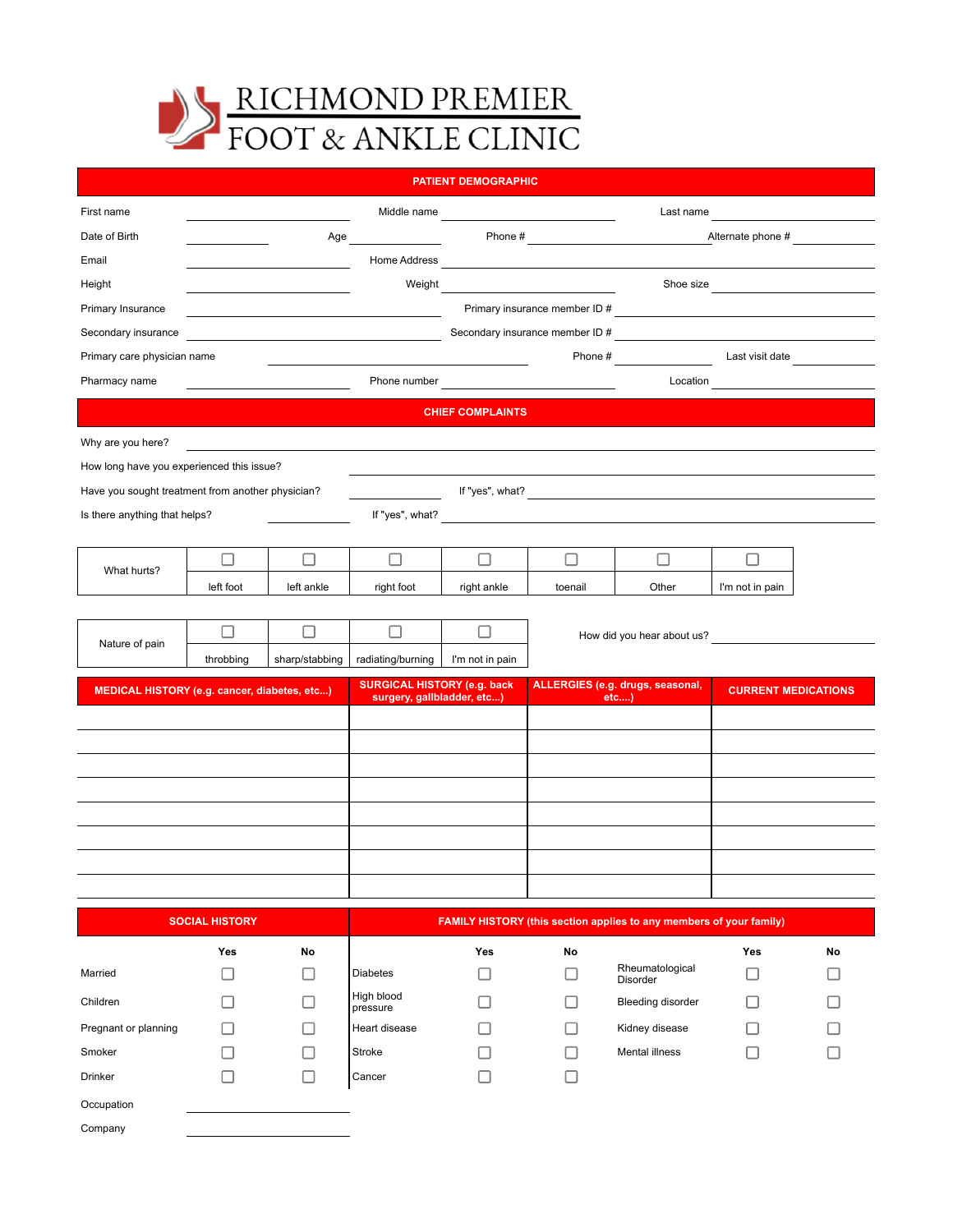| PROBLEMS EXPERIENCED WITHIN THE LAST 30 DAYS (check the box) |                 |                                      |                                |                      |                       |                  |             |
|--------------------------------------------------------------|-----------------|--------------------------------------|--------------------------------|----------------------|-----------------------|------------------|-------------|
|                                                              | $\Box$          | П                                    | - 1                            | П                    | П                     |                  | <b>Tall</b> |
| General                                                      | Nausea          | Vomiting                             | Fever                          | Chills               | Night sweats          | Weight Loss/gain | None        |
|                                                              |                 |                                      |                                | П                    |                       |                  |             |
| Heent                                                        | Headache        | Visual changes                       | Sinus pain                     | Hard of hearing      | Difficulty swallowing |                  | None        |
|                                                              |                 |                                      |                                |                      |                       |                  |             |
| Cardiovascular                                               | Chest pain      | Shortness of<br>breath               | Palpitation                    | Edema                |                       |                  | None        |
|                                                              |                 |                                      |                                | П                    |                       |                  |             |
| Respiratory                                                  | Cough           | Sputum                               | Shortness of<br>breath         | Wheezing             |                       |                  | None        |
|                                                              |                 | $\mathsf{L}$                         |                                |                      |                       |                  |             |
| Gastrointestinal                                             | Abdominal pain  | Difficulty<br>swallowing             | Diarrhea                       | Constipation         |                       |                  | None        |
|                                                              |                 |                                      |                                | П                    |                       |                  |             |
| Genitourinary                                                |                 | Painful urination Frequent urination | Bloody urine                   | Vaginal<br>discharge |                       |                  | None        |
|                                                              |                 |                                      |                                | П                    | □                     |                  |             |
| Musculoskeletal                                              | Pain            | Joint swelling                       | <b>Stiffness</b>               | Functional deficit   | Arthritis             |                  | None        |
|                                                              |                 |                                      |                                |                      |                       |                  |             |
| Dermatological                                               | Rash            | Skin lesion                          | Open wound                     | Mass/lump            |                       |                  | None        |
|                                                              |                 |                                      |                                |                      |                       |                  |             |
| Neuro                                                        | <b>Numbness</b> | Tingling                             | Pins-and-needles Limb weakness |                      | Poor balance          |                  | None        |
|                                                              |                 |                                      |                                |                      |                       |                  |             |
| Psychiatric                                                  | Depression      | Anxiety                              | Lack of energy                 |                      |                       |                  | None        |
|                                                              |                 |                                      |                                |                      |                       |                  |             |
| Hematological                                                | Easy bleeding   | Easy bruising                        |                                |                      |                       |                  | None        |

Please use the space below to explain in further details if you checked any of the above

| <b>Patient Signature</b>  | Date |  |
|---------------------------|------|--|
| Parent/Guardian Signature | Date |  |
| Doctor Signature          | Date |  |